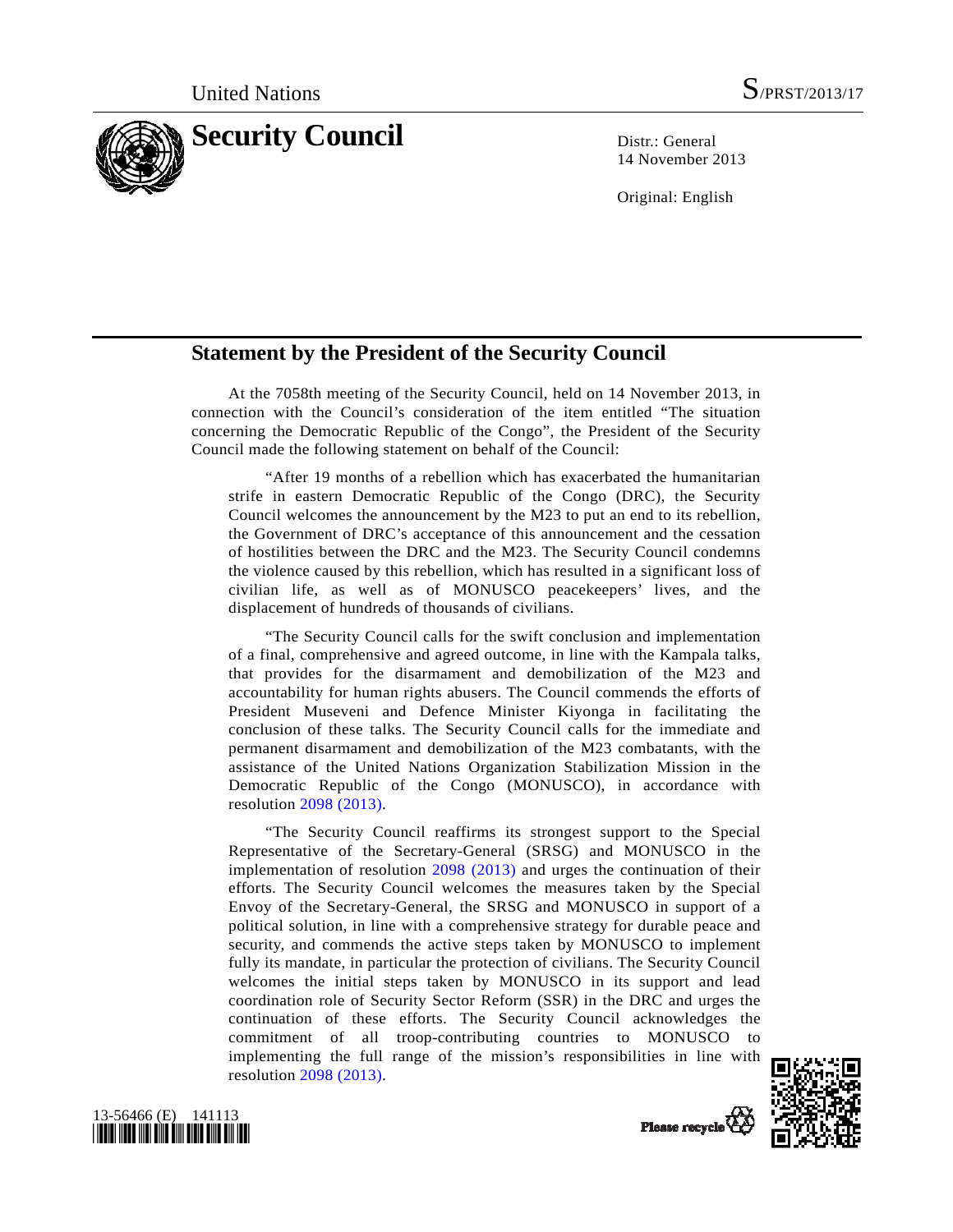"The Security Council recognizes the significant sacrifices made by MONUSCO and the troop-contributing countries and expresses appreciation for their efforts to improve peace and stability in eastern DRC. The Security Council expresses condolences to the families of the peacekeepers killed in action while protecting the people of eastern DRC. The Security Council emphasizes that any effort to undermine MONUSCO's ability to implement its mandate will not be tolerated and that those responsible for threats or attacks against peacekeepers must be held accountable.

 "The Security Council expresses deep concern regarding the sustained regional threat posed by the Forces Démocratiques de Libération du Rwanda (FDLR), a group under UN sanctions whose leaders and members include perpetrators of the 1994 genocide in Rwanda and have continued to promote and commit ethnically based and other killings in Rwanda and the DRC, and stresses the importance of permanently addressing this threat. The Security Council stresses the importance of neutralizing the FDLR and all armed groups, including the ADF, the LRA and various Mayi Mayi groups, in line with resolution [2098 \(2013\)](http://undocs.org/S/RES/2098(2013)).

 "The Security Council reiterates its strong commitment to the sovereignty, independence, unity and territorial integrity of the DRC as well as of all countries of the region. The Security Council stresses that the Government of DRC bears primary responsibility for security, protection of civilians, national reconciliation, peacebuilding and development in the country. It underlines that the recent achievements of the FARDC in defeating M23 on the ground must encourage the Government of DRC to sustain efforts to neutralize FDLR and other armed groups. In that regard, the Security Council further welcomes DRC President Joseph Kabila's public reaffirmation on 30 October that his Government intends to neutralize the FDLR and stresses the importance of rapid follow through.

 "The Security Council further welcomes the 4 November statement by SRSG Kobler noting MONUSCO's intention not to allow FDLR and other armed groups, to take advantage of the changing security dynamics on the ground and its commitment to act decisively on all attempts to exploit the situation.

 "The Security Council strongly condemns the continuing violence and abuses of human rights by all armed groups, including summary executions, sexual and gender-based violence and large-scale recruitment and use of children, demands that all armed groups cease immediately all forms of violence and destabilizing activities and that their members immediately and permanently disband, lay down their arms and demobilize children from their ranks, and reiterates that those responsible for human rights abuses and violations of international humanitarian law will be held accountable and should not be eligible for integration into the FARDC or other elements of state security forces.

 "The Security Council calls upon the Government of DRC to remain fully committed to establishing a professional, accountable and sustainable national army, including a Rapid Reaction Force, in accordance with its commitment to deepen SSR. The Security Council takes note of the statement of the President of the DRC, Joseph Kabila, of 23 October 2013 in which he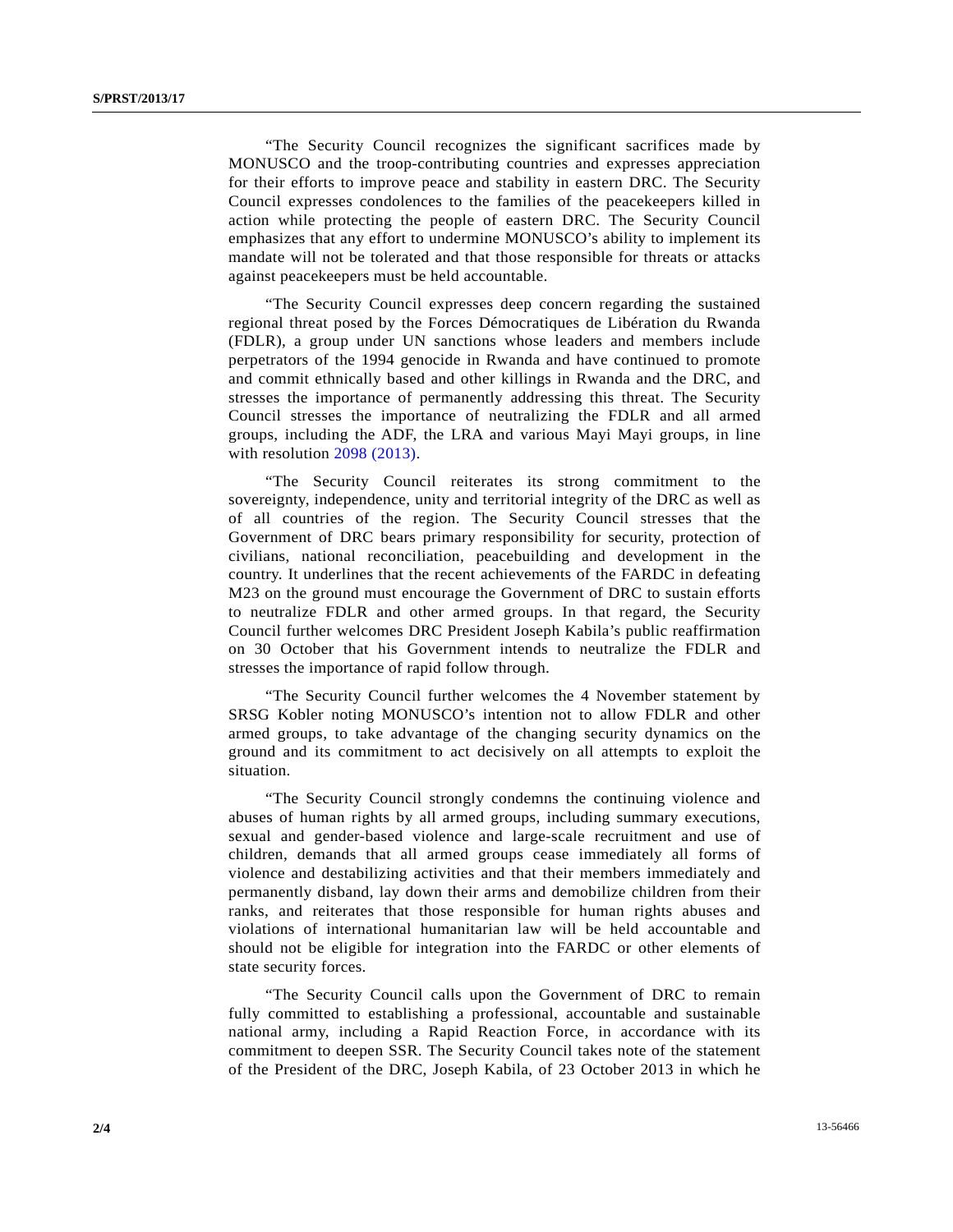indicated that army reform will constitute his top priority, and announced the pursuit of the electoral process, and his commitment to ensure that the DRC judicial system will effectively address the cycle of impunity. The Security Council urges the Government of the DRC to finalize the development of a comprehensive Disarmament, Demobilization and Reintegration (DDR) and Demobilization, Repatriation, Reintegration and Resettlement (DDRRR) plan. The Security Council calls on the Government of DRC to consolidate state authority, make progress on decentralization, rule of law, and further the agenda of reconciliation, tolerance, and democratization, in line with the PSC framework and resolution [2098 \(2013\).](http://undocs.org/S/RES/2098(2013))

 "The Security Council recalls that there should be no impunity for any of those responsible for human rights abuses and violations of international humanitarian law in the DRC and the region, and, in this regard, urges the DRC, all countries of the region and other concerned UN Member States to bring perpetrators to justice.

 "The Security Council recalls its resolutions on women, peace and security, and reiterates that all actors must strengthen their efforts to combat impunity for conflict-related sexual violence, to provide all necessary services to survivors, and to ensure the equal and full inclusion of women at all stages of conflict resolution, reconstruction and the promotion of peace including through taking account of the call of the 11 July 2013 Bujumbura Declaration for ensuring that benchmarks, indicators and follow-up measures of the plan of implementation for the PSC Framework are gender-sensitive. The Security Council urges the Government of DRC to expedite the investigation of the November 2012 mass rapes committed by elements of the FARDC in Minova and bring the perpetrators to justice.

 "The Security Council recalls its resolutions and presidential statements on children and armed conflict and reiterates that all parties in the DRC must halt and prevent the recruitment and use of children, protect and consider as victims those children who have been released or otherwise separated from armed forces and armed groups, and pay particular attention to the protection, release and reintegration of all children associated with armed forces and groups. The Security Council urges the Government of the DRC to continue implementing the action plan to prevent and end the recruitment and use of children and sexual violence against children signed on 4 October 2012.

 "The Security Council expresses grave concern about the ongoing humanitarian crisis, including the 2.7 million internally displaced people and the 6.4 million people in need of food assistance and emergency agricultural aid, and calls upon all parties to allow safe and unhindered access for the timely and full delivery of humanitarian aid to all civilians in urgent need of assistance, in accordance with relevant provisions on international law, including international humanitarian law and the United Nations guiding principles of humanitarian assistance. The Security Council further expresses concern with the over 450,000 refugees who have fled from the DRC and calls upon the DRC and all States in the region to work towards the peaceful environment conducive to the eventual voluntary return and reintegration of refugees to the DRC, with the support, as appropriate, of the UNHCR. The Security Council commends in this regard the support provided by